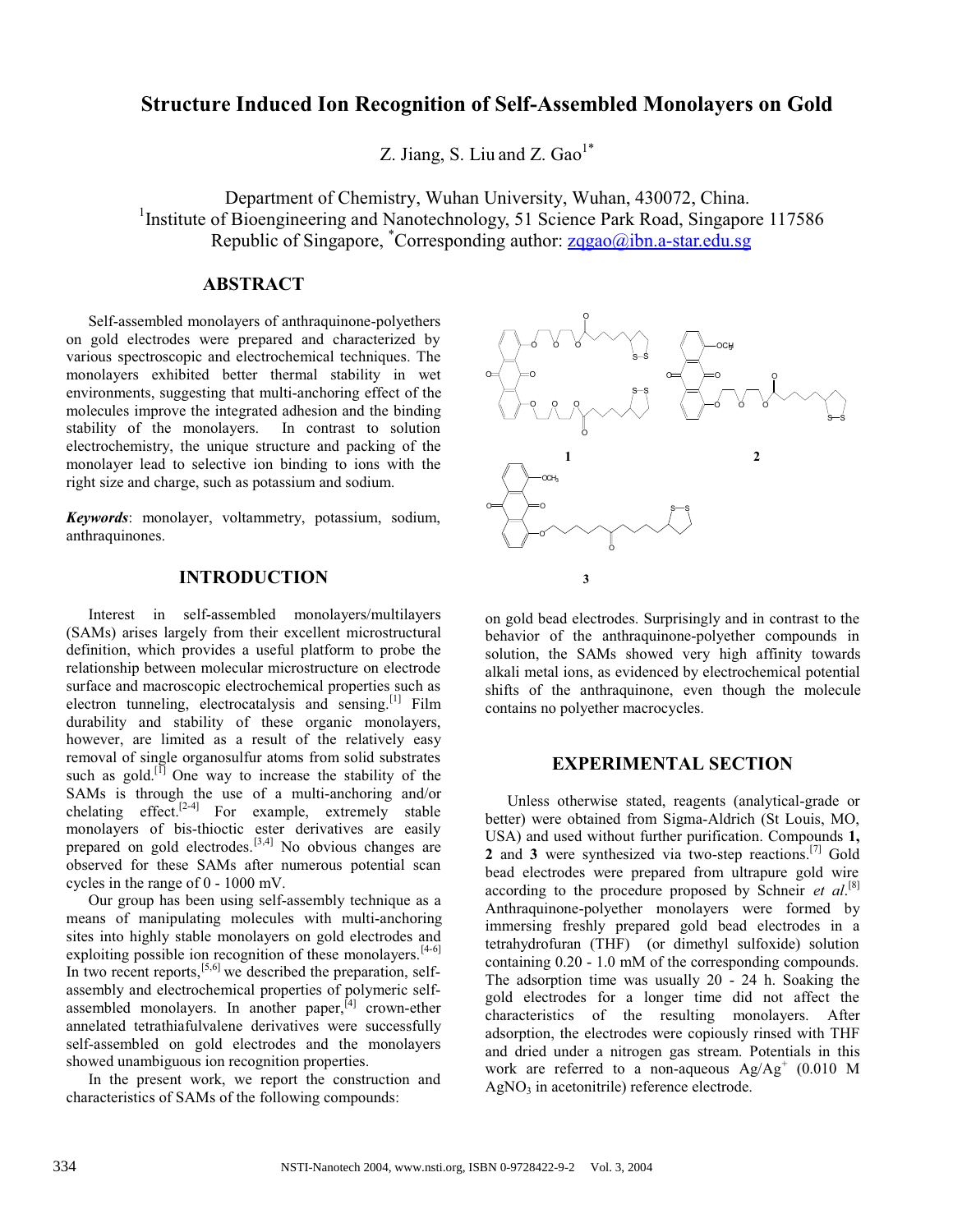#### **RESULTS AND DISCUSSION**

The formation of the monolayers was monitored by various spectroscopic techniques, including ellipsometry and FT-IR. Comparison of the reflection-absorption IR spectra with conventional transmission spectra revealed that weaker absorptions were persistent in all three SAMs for the C=O stretching at  $1735 \text{ cm}^{-1}$ , -C-O-C- stretching at  $1120 \text{ cm}^{-1}$  and significant increases in the ratios between the asymmetric and the symmetric C-H stretching in  $CH<sub>2</sub>$  at about 2926 and 2850 cm<sup>-1</sup> indicating that the hydrocarbon chains in the monolayer are oriented approximately normal to the gold substrate. The thickness of the SAMs, estimated from ellipsometric measurements, was found to be in the range of 21±2.5 Å. All of the above data indicated that the SAMs are densely packed and well-organized with fully extended polyether chains slightly tilted to the surface normal <sup>[9]</sup>. The surface coverage of the anthraquinonepolyether SAMs was examined by cyclic voltammetry and electrochemical impedance spectroscopy. As illustrated in Fig. 1, the redox response of ferricyanide/ ferrocyanide was completely blocked by the anthraquinone-polyether monolayer on gold electrode, suggesting the formation of well-packed monolayers with negligible defects. $\begin{bmatrix} 1 \end{bmatrix}$  As demonstrated by Rubinstein *et al*, [10] electrochemical impedance is a more reliable and less perturbing means of evaluating the surface coverage of SAMs. The values of the surface coverage derived from impedance spectra were generally larger than 99.9%, indicating again that denselypacked monolayers were formed on the gold electrodes.



**Fig. 1.** Voltammograms of 5.0 mM  $K_3Fe(CN)_6$  at a bare gold (-) and an anthraquinone-polyether monolayer coated gold electrode  $(-)$ . 0.10 M KNO<sub>3</sub>, scan rate 100mV/s.

Since the SAMs contain redox-active anthraquinone moieties, surface-confined electrochemical activities are anticipated. The electrochemical behavior of these compounds in solution is similar to that of other previously reported substituted anthraquinones.<sup>[11]</sup> For examples, as shown in Fig. 2, the voltammograms of **1** and **2** in THF solution exhibited the usual two quasi-reversible redox waves characteristic of anthraquinones, corresponding to the two one-electron transfer processes leading to the

formation of the dianionic anthraquinone. As can be seen in Fig. 2, the second process, as has been found with other anthraquinone systems, is somewhat chemically and electrochemically irreversible.<sup>[11]</sup> Addition of various amounts of alkali metal salts to this solution had no observable effect on the voltammetric behavior of these compounds, implying that no significant complexation occurs in solution. This is not surprising in view of the fact that no cyclic polyether macro-ring is present and only three ether oxygen atoms are present on each of the connected chains.



**Fig. 2**. Voltammograms of  $\dot{\textbf{0}}$ , 20 mM **1** (a) and **2** (b) at 100 mV/s in THF containing 0.10 M TBAPF $_6$  + 1.0 mM KPF $_6$ .

Fig. 3 shows cyclic voltammograms of monolayer **1** coated gold electrode in THF containing 0.10 M tetrabutylammonium hexafluorophosphate (TBAPF $_6$ ). Two pairs of voltammetric peaks appeared at potentials of around -1400 mV and -1600 mV, corresponding to the two one-electron transfer processes of the anthraquinone moieties in the monolayers. Furthermore, unlike the electrochemistry of anthraquinone-polyether derivatives in solution (Fig. 2 and reference 11), both electron transfer processes were clearly resolved and highly reversible. When cyclic voltammetry was conducted at different scan rates, good linearity between the peak currents and the scan rates up to 500 mV/s was obtained, suggesting typical surface-confined voltammetric behavior. Further evidence of the surface-confined voltammetric behavior was obvious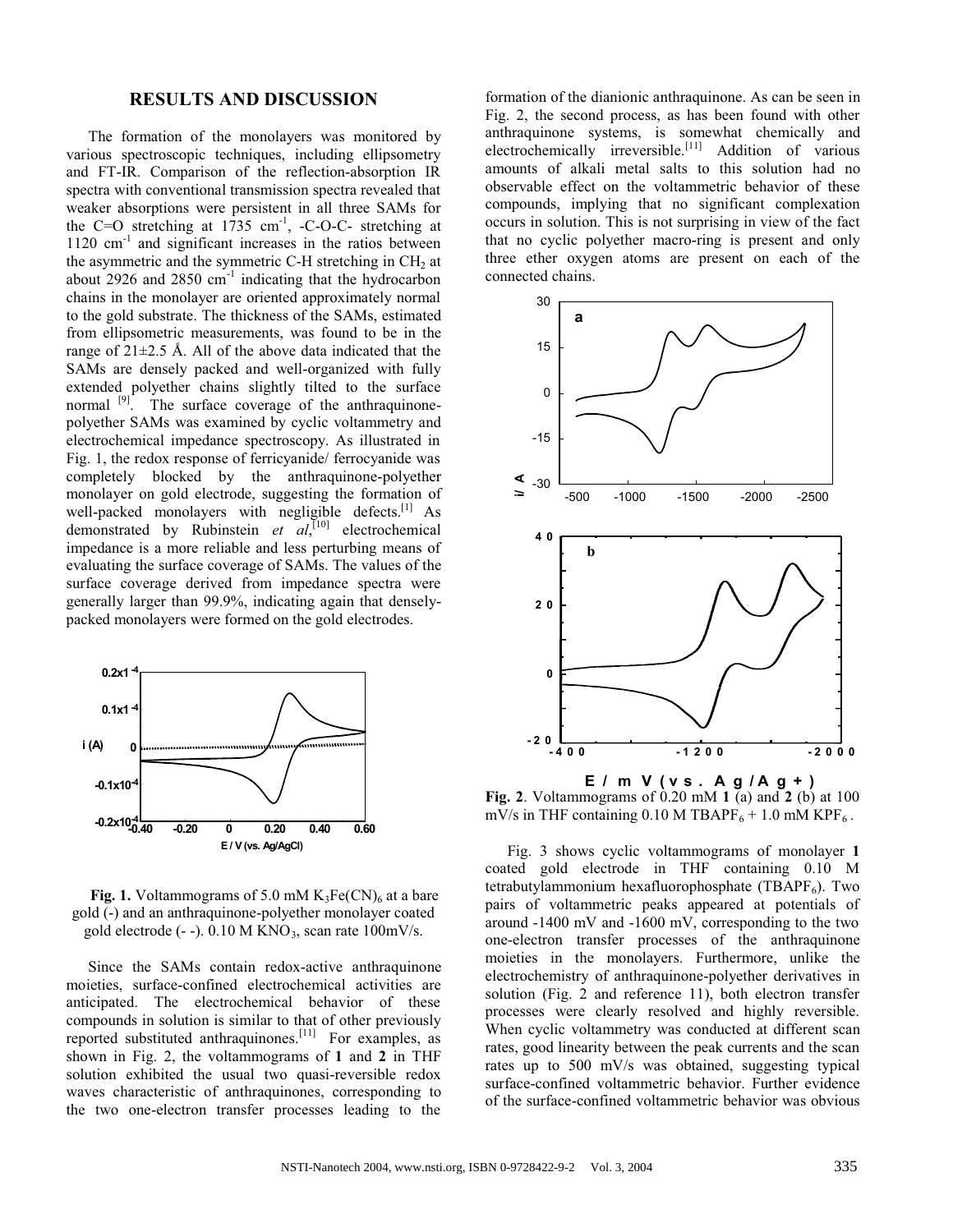from the Gaussian shapes of the voltammetric peaks and the negligibly small peak-to-peak potential separation, generally in the range of 10 - 20 mV. The surface coverage, calculated from the charge under the first reduction peak of the first scan cycle, was  $2.37 \times 10^{-10}$ mol/cm<sup>2</sup>. However, the charge under the second peak was always much smaller than that of the first peak, suggesting a partial redox process which may be due to the difficulty in getting bulky  $TBA^+$ counter ions into the monolayer, since the anthraquinonepolyether molecules are highly organized and densely packed on the electrode. Upon repetitive potential cycling in the range of 0 to -1800 mV the monolayer showed little change, implying a very robust monolayer due to the multianchoring effect of the disulfides. When the potential was scanned to a more negative value than -1800 mV, considerable amounts of the anthraquinone polyether monolayers were removed from the gold electrode, presumably due to the electrochemical reduction of the sulfur-gold bonds. For example, after 20 cycles between 0 and –1900 mV at a scan rate of 100 mV/s, only a small fraction (< 30%, estimated from the loss of charge under the first reduction peak) of the electrode was covered with the anthraquinone-polyether molecules. Similar behaviors were obtained for SAMs of **2** and **3**.



**Fig. 3.** Cyclic voltammograms of SAMs of **1** in THF solution of 0.10 M TBAPF<sub>6</sub>. Potential scan rate, from the innermost, 10, 20, 50 and 100 mV/s.

The effect of alkali metal ions on the voltammetric responses of the anthraquinone-polyether monolayers was investigated by cyclic voltammetry in  $0.1$  M TBAPF<sub>6</sub> solution containing 1.0 mM of the hexafluorophosphate or perchlorate salt of the metal ion. Of all of the ions tested  $(K^+, Na^+, Li^+, Rb^+, Cs^+, Mg^{2+}, Ca^{2+}$  and  $Ba^{2+}$ ), only  $K^+$  and  $Na<sup>+</sup>$  resulted in distinct voltammetric changes. The voltammograms recorded for the SAMs in  $K^+$  solution are shown in Fig. 4. For SAMs of **1** (Fig. 4a), both redox waves shifted to less negative potentials, indicating that strong ion binding occurs in solution. [3] Interestingly, for SAMs of **2**, when the potassium salt was added to the electrolyte, a new pair of redox waves appeared at -730 mV and the peak currents increased gradually with the number of potential cycles. Simultaneously, the original peaks at -1375 mV

diminished after a few cycles (Fig. 4b). These changes were observable even at  $K^+$  concentration as low as 5.0 M. However, if the potential cycling was conducted between 0 and -1100 mV, i.e. reversing the potential before the first reduction peak, no new peaks were observed after numerous cycles, suggesting that the  $K^+$ -binding is assisted by the negative charges generated during the reduction of the monolayer.



**Fig. 4.** Cyclic voltammograms of SAMs of **1** (a) and **2** (b) in THF solution containing  $0.10$  M TBAPF<sub>6</sub> and  $1.0$  mM  $KPF_6$ . Potential scan rate 100 mV/s.

It appears that the peaks at -730 mV correspond to the reduction of the anthraquinone in close association with  $K^+$ . In the presence of  $K^+$ , such anodic shifts of anthraquinone crown ethers due to complexation with  $M<sup>n+</sup>$  in solution are well documented.<sup>[11]</sup> The anodic shift of the redox potential is closely associated with the cation binding interaction. (For example, an anodic shift of 320 mV corresponds to a cation binding enhancement of  $2.6x10<sup>5</sup>$  times in solution  $[4,11]$ ). The anodic shift observed here, 645 mV, indicates extremely strong binding of  $K^+$ . Upon addition of 5.0 mM cryptand [2,2,2] to the solution, the effect of  $K^+$  was eliminated and the current peaks shifted back to the original positions. Similar behavior was also observed for  $Na<sup>+</sup>$ , but the anodic shifts of the redox potentials were much smaller. As listed in Table 1, after adding 1.0 mM NaP $F_6$  to the solution, both the first and the second redox processes were